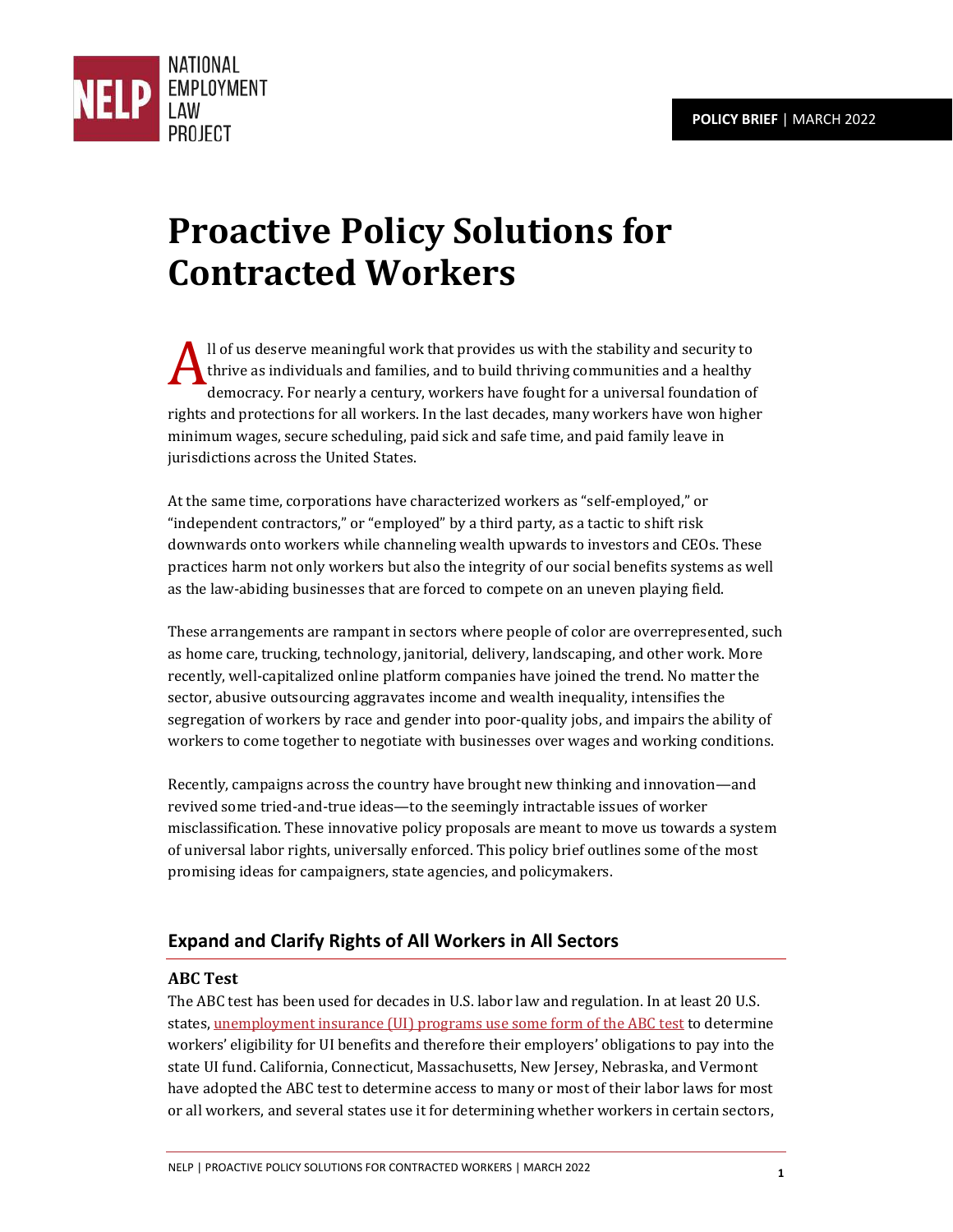such as construction, port truck driving (also called drayage driving), and landscaping, are covered employees under labor laws.

## **Enact Protections for All Workers, Regardless of Worker Classification**

Over the years, numerous laws have been passed that cover all workers, no matter how a business classifies them. Among these are the San Francisco [minimum wage for contract](https://codelibrary.amlegal.com/codes/san_francisco/latest/sf_admin/0-0-0-8804)  [workers](https://codelibrary.amlegal.com/codes/san_francisco/latest/sf_admin/0-0-0-8804) (identical to the minimum wage for employees), which covers workers providing personal services, meaning "services provided personally by the individual or principal of an entity based on the intellectual or manual efforts of the individual rather than a salable product of his or her skills."

New York City's [Human Rights Law specifically protects independent contractors](https://www1.nyc.gov/site/cchr/law/chapter-1.page) as well as employees: "The protections of this chapter relating to employees apply to interns, freelancers and independent contractors."

A related approach is to cover independent contractors as a group under existing or new labor standards. In New York City, the "Freelance Isn't Free" campaign by the Freelancers Union created an **ordinance** that requires a written contract between a freelancer and client, and payment within 30 days of completion of work. It covers "a person who provides personal services in exchange for compensation." Similarly, in 2021, the Seattle City Council passed th[e Independent Contractor Protections Ordinance.](http://www.seattle.gov/Documents/Departments/LaborStandards/ICP%20Ord%20SMC%2014.34-CB%20120069.pdf) This ordinance requires "hiring entities" to provide independent contractors with disclosures prior to entering a contract and at the time of payment. In addition, hiring entities must provide timely payment under the terms of a contract, the terms of the pre-contract disclosure, or within 30 days of contract performance.

Rhode Island's whistleblower protection law, like that of some other states, protects independent contractors as well as employees. A 2021 amendment[, H 5855,](http://webserver.rilin.state.ri.us/BillText/BillText21/HouseText21/H5855.pdf) added protections for job applicants and for immigrant workers.

Some new, more expansive laws have passed in the wake of the COVID-19 pandemic. New York  $S1034B$  requires the Commissioner of Labor to create a model infectious disease exposure prevention standard that covers private-sector employers and all their workers, regardless of classification or immigration status:

"Employee" shall mean any person providing labor or services for remuneration for a private entity or business within the state, without regard to an individual's immigration status, and shall include, but not be limited to, part-time workers, independent contractors, domestic workers, home care and personal care workers, day laborers, farmworkers, and other temporary and seasonal workers. The term shall also include individuals working for staffing agencies, contractors or subcontractors on behalf of the employer at any individual work site, as well as any individual delivering goods or transporting people at, to or from the work site on behalf of the employer, regardless of whether delivery or transport is conducted by an individual or entity that would otherwise be deemed an employer under this chapter. The term shall not include employees of the state, any political subdivision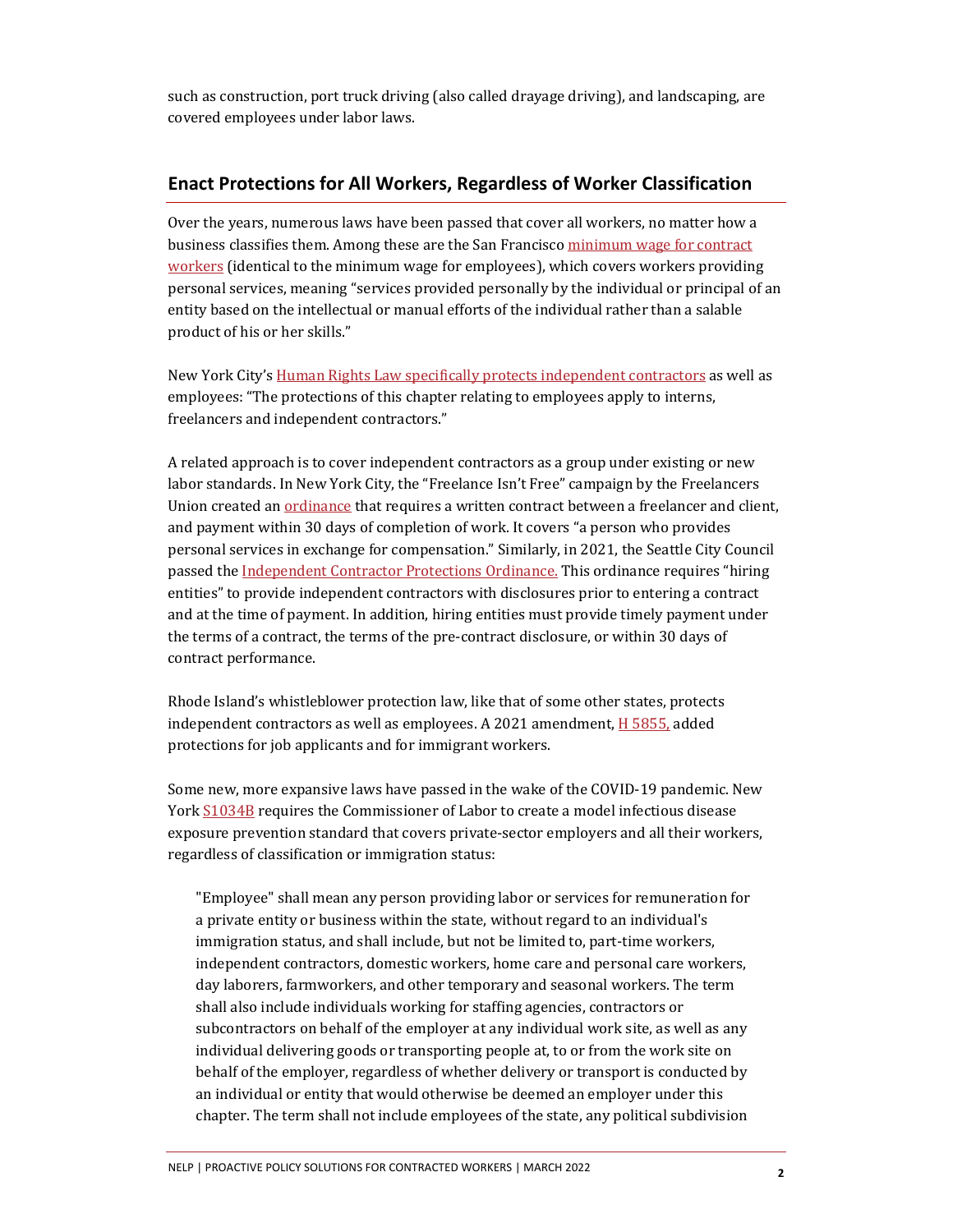of the state, a public authority, or any other governmental agency or instrumentality.

In Colorado, [HB 20-1415](https://leg.colorado.gov/sites/default/files/documents/2020A/bills/2020a_1415_enr.pdf) creates whistleblower protections during a public health emergency, and includes statutory penalties of \$10,000 per worker per violation and *qui tam*/whistleblower enforcement. The law explicitly covers all workers, including those treated as independent contractors by an entity that hires five or more in one year.

The Washington State [Paid Family Leave law](https://app.leg.wa.gov/RCW/default.aspx?cite=50A.05.010) includes a broad definition of employment and a modified ABC test to determine whether a person is an employee. It also allows selfemployed workers to pay into the system, at the rate of 0.25% of wages for three years. In [Massachusetts,](https://www.mass.gov/info-details/paid-family-and-medical-leave-coverage-for-self-employed-individuals) companies for whom 1099 workers make up 50% of the workforce must cover contractors just as they do employees.

Th[e Seattle Domestic Worker Ordinance,](https://library.municode.com/wa/seattle/codes/municipal_code?nodeId=TIT14HURI_CH14.23DOWO) mentioned below, covers all "domestic workers," no matter how they are classified by the hiring entity.

## **Ensure Joint Employers Are Accountable to Workers**

#### **Strict Liability for Joint Employers**

In 2014, California passed [CA Labor Law section 2810.3,](https://leginfo.legislature.ca.gov/faces/codes_displaySection.xhtml?lawCode=LAB§ionNum=2810.3.) a law that provides that any business that contracts with a staffing agency or other labor contractor shall be jointly liable for any failure on the part of the labor contractor to pay wages owed or to secure workers' compensation insurance for any workers supplied to the business. This joint liability is imposed regardless of whether the host company had knowledge of its labor contractor's violations or whether it is considered a joint employer under state law. The law, although encompassing the temporary staffing industry, applies more broadly to many types of labor contracting relationships.

## **Temp and Staffing Worker Protections**

In 2017, Illinois passed and Governor Bruce Raune[r signed model temporary-and-staffing](https://www.ilga.gov/legislation/ilcs/ilcs3.asp?ActID=2417&ChapterID=68)[worker protection legislation](https://www.ilga.gov/legislation/ilcs/ilcs3.asp?ActID=2417&ChapterID=68) that mandates that the agencies report demographic information about the workers they hire; never charge workers for background checks, drug tests, and credit checks; notify temp workers about the types of equipment, protective clothing, and training needed to perform the job, as a means to reduce workplace injuries; provide transportation back from a job site if transportation was provided to the job site; and place their temporary workers into permanent positions when they become open. It amends a "gold standard[" Day Labor & Temporary Worker Protection Act](https://www.ilga.gov/legislation/ilcs/ilcs3.asp?ActID=2417&ChapterID=68) originally enacted in 2005.

Similar legislation has just been re-introduced in New Jersey, as [Senate bill No 4223,](https://legiscan.com/NJ/bill/S4223/2020) on December 6, 2021.

In Massachusetts, th[e Temporary Workers Right to Know Act](https://malegislature.gov/Laws/SessionLaws/Acts/2012/Chapter225) requires temp agencies to give workers a written job order that explains job requirements, including any special equipment or training required, pay and pay days, start and end times, duration of employment, meals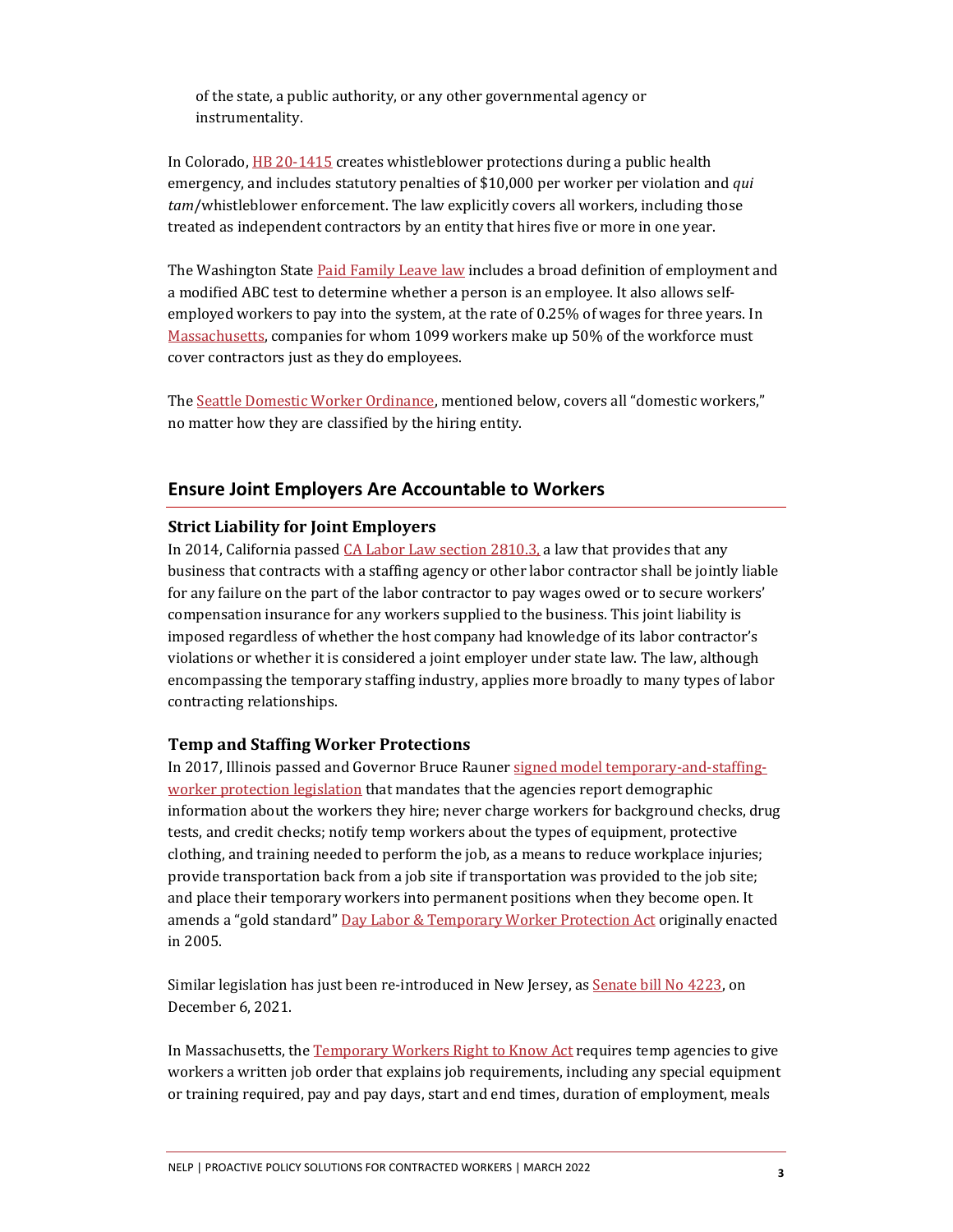provided and the charge for them, and includes contact information for both the staffing agency and the worksite employer.

In 2021, the Washington State legislature passed [HB 1206,](file://Users/rebeccasmith/Downloads/pp.leg.wa.gov/billsummary%3fBillNumber=1206&Initiative=False&Year=2021&utm_medium=email&utm_source=govdelivery) which makes both temp agencies and worksite employers responsible for hazard analysis, training, documentation, and communication. It focuses on temp staffing in construction and manufacturing.

In 2021, New York City Council passe[d Intro 2318,](https://legistar.council.nyc.gov/LegislationDetail.aspx?ID=4966517&GUID=23CA198A-0612-439D-AB54-14065535D735&Options=ID%7cText%7c&Search=labor) which requires construction labor brokers to obtain a license from the city every two years, certify compliance with applicable laws and regulations, and provide information on their workforce, including the numbers of workers, their average hourly wage, and the types and value of benefits paid to the workers. The bill was the product of a campaign launched by LIUNA Local 79 against "body shops" unregulated labor brokers that target people with records, place them at construction sites without training, and pay them poverty wages with no benefits.

#### **Other Ideas Worth Exploring**

States should consider eliminating or limiting tax credits and other subsidies given to temp agencies through states' work opportunity tax credits, unless those temp agencies adopt "high-road" labor standards.

# **Establish Sectoral Standards**

#### **Garment Workers**

In 2021, following a number of legislative victories for garment workers [dating back to 1999,](http://garmentworkeract.org/) California passed  $SB$  62, ending the industry's practice of piece-rate compensation, which employers often used to illegally pay workers sub-minimum wages. The legislation also expands fashion brands' liability for unpaid wages, including wage theft by contractors. This bill specifies that "a garment manufacturer, contractor, or brand guarantor who contracts with another person for the performance of garment manufacturing operations shares joint and several liability with any manufacturer and contractor for the full amount of unpaid wages, and any other compensation, including interest, due to any and all employees who performed manufacturing operations for any violation, attorney's fees, and civil penalties."

## **Warehouse Workers**

California addressed injuries among workers in the warehousing industry with [AB 701.](https://leginfo.legislature.ca.gov/faces/billNavClient.xhtml?bill_id=202120220AB701) It establishes new transparency measures and limits on the use of algorithms to disrupt basic worker rights. Employer includes a person who indirectly—through an agent or any other person including a temp service or staffing agency—exercises control over the wages, hours, or working conditions of workers at a distribution center.

#### **Construction Workers**

As noted above, over the years, many states have passed laws that use the ABC test to determine whether workers are employees of construction firms. In recent past, some additional models have emerged.

In 2021, Nevada passe[d AB 227.](https://www.leg.state.nv.us/App/NELIS/REL/81st2021/Bill/7666/Text) The law provides that a licensed construction contractor can only subcontract to another licensed contractor that uses employees.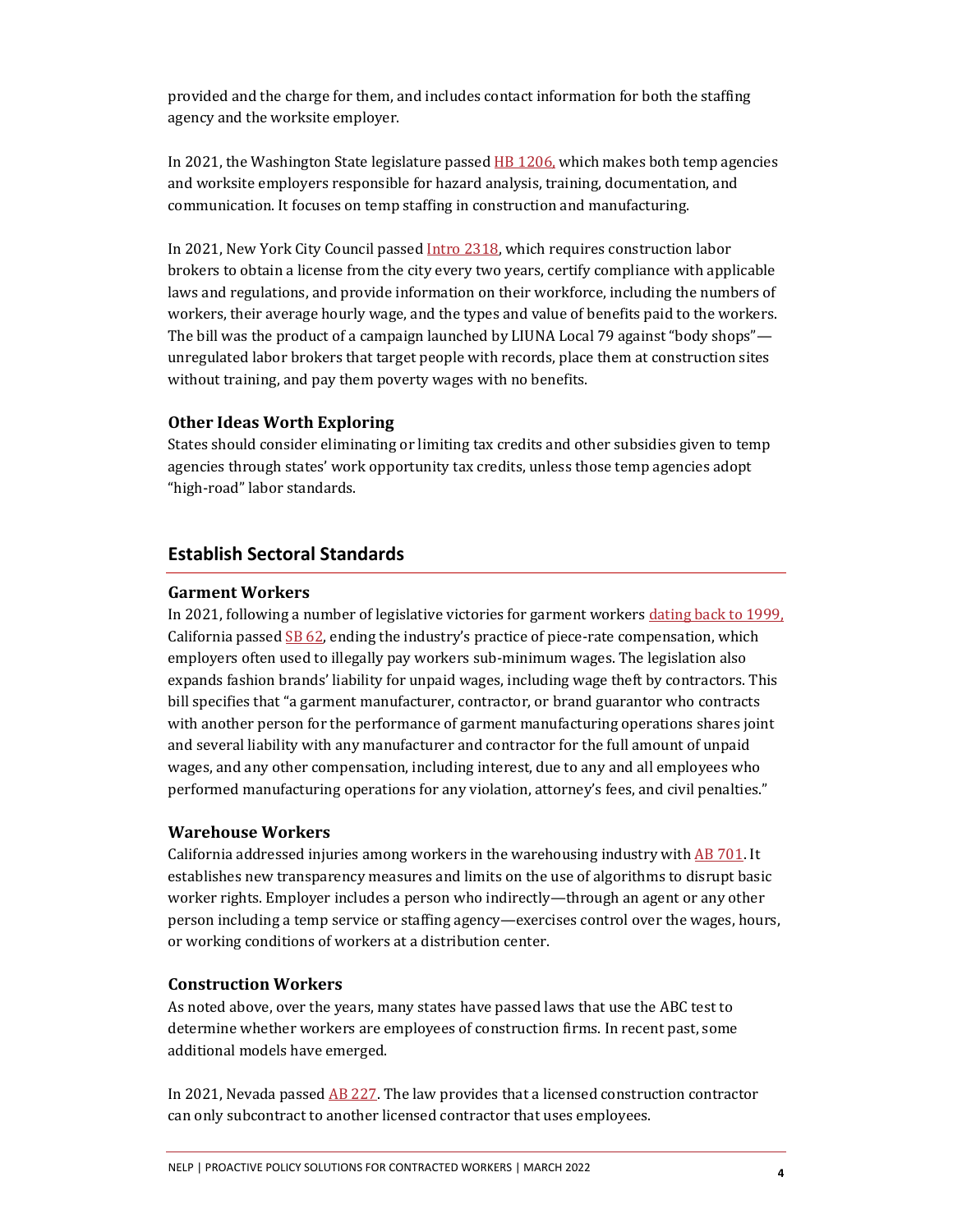In New York, **[S02766](https://assembly.state.ny.us/leg/?default_fld=&bn=S02766&term=2021&Summary=Y&Actions=Y&Text=Y&Committee%26nbspVotes=Y&Floor%26nbspVotes=Y)** makes upper-tier construction contractors liable for wage theft committed by subcontractors on their projects. An employee, the attorney general, or a third party chosen by the employee can bring a lawsuit to enforce the law.

## **App-Based Workers**

Most protections for app-based workers have passed at the local, rather than the state, level—most notably in New York City, Seattle, Philadelphia, and a handful of cities in California. Because app-based companies lobbied for an[d won preemption in many of the](https://www.nelp.org/publication/rights-at-risk-gig-companies-campaign-to-upend-employment-as-we-know-it/)  [states,](https://www.nelp.org/publication/rights-at-risk-gig-companies-campaign-to-upend-employment-as-we-know-it/) cities may be limited in their power to pass protective legislation, especially for ridehail companies. NELP's analysis indicates that, at present, comprehensive legislation regarding ride-hail work is only clearly possible in Hawaii, Illinois, Massachusetts, Maryland, Minnesota, New York, Oregon, Pennsylvania, and Washington State, and, in some states, only in particular cities.

*Paid sick time***.** [Seattle's gig worker paid sick and safe time \(PSST\) ordinance](https://www.seattle.gov/Documents/Departments/LaborStandards/126091%20Code%20Reviser%20Version.pdf) allows workers to earn one day of PSST for every 30 calendar days worked in whole or in part in Seattle, calculated as the average daily compensation in their highest earning month.

*Pay standards and wage theft***.** [Int 0890](https://legistar.council.nyc.gov/LegislationDetail.aspx?ID=3487613&GUID=E47BF280-2CAC-45AE-800F-ED5BE846EFF4&Options=&Search=) established, in 2018, the authority of the New York Taxi and Limousine Commission to set a pay standard for ride-hail drivers in New York City.

In 2021, the New York City Council enacte[d Int 2294,](https://legistar.council.nyc.gov/LegislationDetail.aspx?ID=4927204&GUID=FCEA3CE8-8F00-4C8C-9AF1-588EA076E797&Options=ID%7CText%7C&Search=delivery) which authorizes the city's Department of Consumer and Worker Protections to study and enact a minimum payment standard for delivery workers. The City Council also passed bills to mandate that restaurants provide access to bathrooms for delivery workers; to allow workers to set certain distance limitations for deliveries on the app; and to mandate that delivery companies provide workers with insulated bags at no charge.

In 2020, the Seattle City Council passed a simila[r minimum pay standard](https://library.municode.com/wa/seattle/codes/municipal_code?nodeId=TIT14HURI_CH14.33TRNECODRMICO) for ride-hail drivers. The city's [website includes a driver pay calculator and webinar](https://www.seattle.gov/laborstandards/ordinances/tnc-legislation/minimum-compensation-ordinance) explaining the elements of the standard.

California'[s AB 286](https://leginfo.legislature.ca.gov/faces/billTextClient.xhtml?bill_id=202120220AB286) requires app-based delivery companies pay delivery workers all their tips. The law also requires companies to disclose all fees to customers.

The non-profit group Working Washington, based in Seattle, is leading a PayUp campaign to establish city standards fo[r pay, transparency, and flexibility](http://seattle.legistar.com/View.ashx?M=F&ID=9807040&GUID=37A102E2-3BC3-4C31-B254-29949A73DB42) for app-based workers. It is on track to be introduced in early 2022. The campaign also include[s plans](http://seattle.legistar.com/View.ashx?M=F&ID=9806723&GUID=6076830B-3A0A-4102-9F2C-6F3B6C0716BE) for deactivation protections, access to restrooms, a wage standards board, and anti-discrimination protections.

Seattle's [Gig Worker Premium Pay Ordinance](https://www.seattle.gov/Documents/Departments/LaborStandards/LEG%20Premium%20Pay%20for%20Gig%20Workers%20ORD_D) requires app-based delivery companies to pay workers at least \$2.50 per order premium pay, with \$1.25 in additional pay for additional pick-ups and drop-offs.

In 2021, a similar campaign began in Chicago when a city alderman filed an ordinance to cap surge pricing for Uber and Lyft in May. Ultimately, drivers convinced him to amend his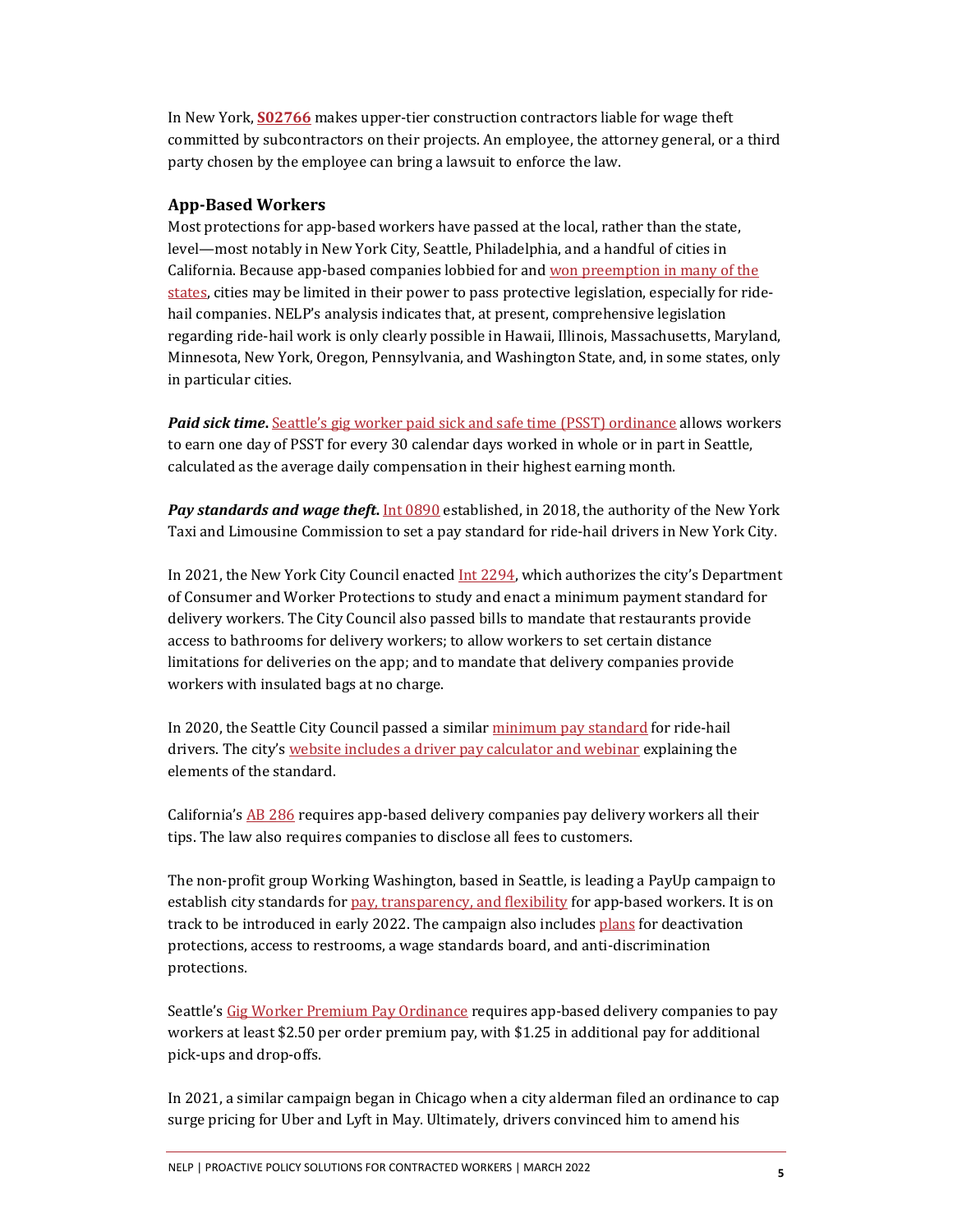ordinance to include safety standards, yearly raises, and penalties for passengers who make false accusations against drivers.

*Unlawful deactivation***.** Seattle'[s Transportation Network Company Driver Deactivation](https://library.municode.com/wa/seattle/codes/municipal_code?nodeId=TIT14HURI_CH14.32TRNECODRDERI&showChanges=true)  [Rights law](https://library.municode.com/wa/seattle/codes/municipal_code?nodeId=TIT14HURI_CH14.32TRNECODRDERI&showChanges=true) protects drivers from unwarranted deactivation, requires 14 days' notice of deactivation, and establishes a Driver Resolution Center to assist drivers with claims of illegal deactivation.

*Sectoral bargaining for workers classified as independent contractors***.** Along with the Seattle Domestic Worker Ordinance mentioned below, in 2018, the Portland City Council passed [a resolution](https://efiles.portlandoregon.gov/Record/12007464/) to rework the city's oversight board for transportation network companies, giving drivers a seat on the board that creates standards for their work.

NELP is working with allies on an approach that would deliver true, democratic collective bargaining, on the state level, to workers who may be excluded from the National Labor Relations Act. There are several difficult legal issues in the approach, and advocates should beware of proposals that erase existing rights for workers or preempt cities from expanding workers' rights. NELP is committed to a policy that would not take away other fundamental rights. Please contact us for more information.

*Other ideas worth exploring***.** (1) Roll back transportation network company (TNC) and marketplace carveouts. [About half of the states have laws](https://s27147.pcdn.co/wp-content/uploads/Rights-at-Risk-4-2-19.pdf.) that categorically exempt TNC and/or "marketplace platform" workers from being considered employees, thereby outright denying them protections, including wage and hour protections and state unemployment insurance and workers' compensation. One strategy is to roll back these state laws so that workers can at least argue that they are employees, even in states without an ABC test.

(2) Unlawful competition and labor market abuse. At the federal level, there is increased interest in policy ideas that strengthen competition in the labor market. Recently, the [Department of Justice and the Federal Trade Commission](https://www.ftc.gov/news-events/events-calendar/making-competition-work-promoting-competition-labor-markets) conducted a two-day meeting to further explore potential policy and enforcement at the intersection of antitrust and labor. There may be ideas to come out of this collaboration that could also be implemented at a more local level. For example, a recently passed New York [State antitrust bill](https://legislation.nysenate.gov/pdf/bills/2021/S933A) creates an "abuse of dominance" standard that could be used to go after big-market players for abusing their dominant position in ways that limit competition.

### **Domestic Workers**

Led by the National Domestic Worker Alliance, 10 [states](https://www.domesticworkers.org/programs-and-campaigns/developing-policy-solutions/bill-of-rights/passed-legislation/) and several municipalities have passed Domestic Worker Bills of Rights. In Seattle, the Bill of Rights covers all domestic workers, whether or not they are considered employees of the entity for which they work. One way in which such sector-wide regulation has been operationalized is through tripartite (worker, employer, government) standards-setting boards that govern an entire sector. Domestic worker [standards boards](https://crsreports.congress.gov/product/pdf/R/R46765) have been created in New York, California, an[d Seattle.](https://www.seattle.gov/domestic-workers-standards-board) 

[A pending bill in San Francisco](https://sfgov.legistar.com/LegislationDetail.aspx?ID=5199187&GUID=D3FC92DB-080D-4993-A189-E53210AC99D6&Options=ID%7CText%7C&Search=) would allow domestic workers with multiple employers to access their existing right to paid sick days via a portable paid sick leave system. The system would track a domestic worker's hours worked for multiple employers, calculate how much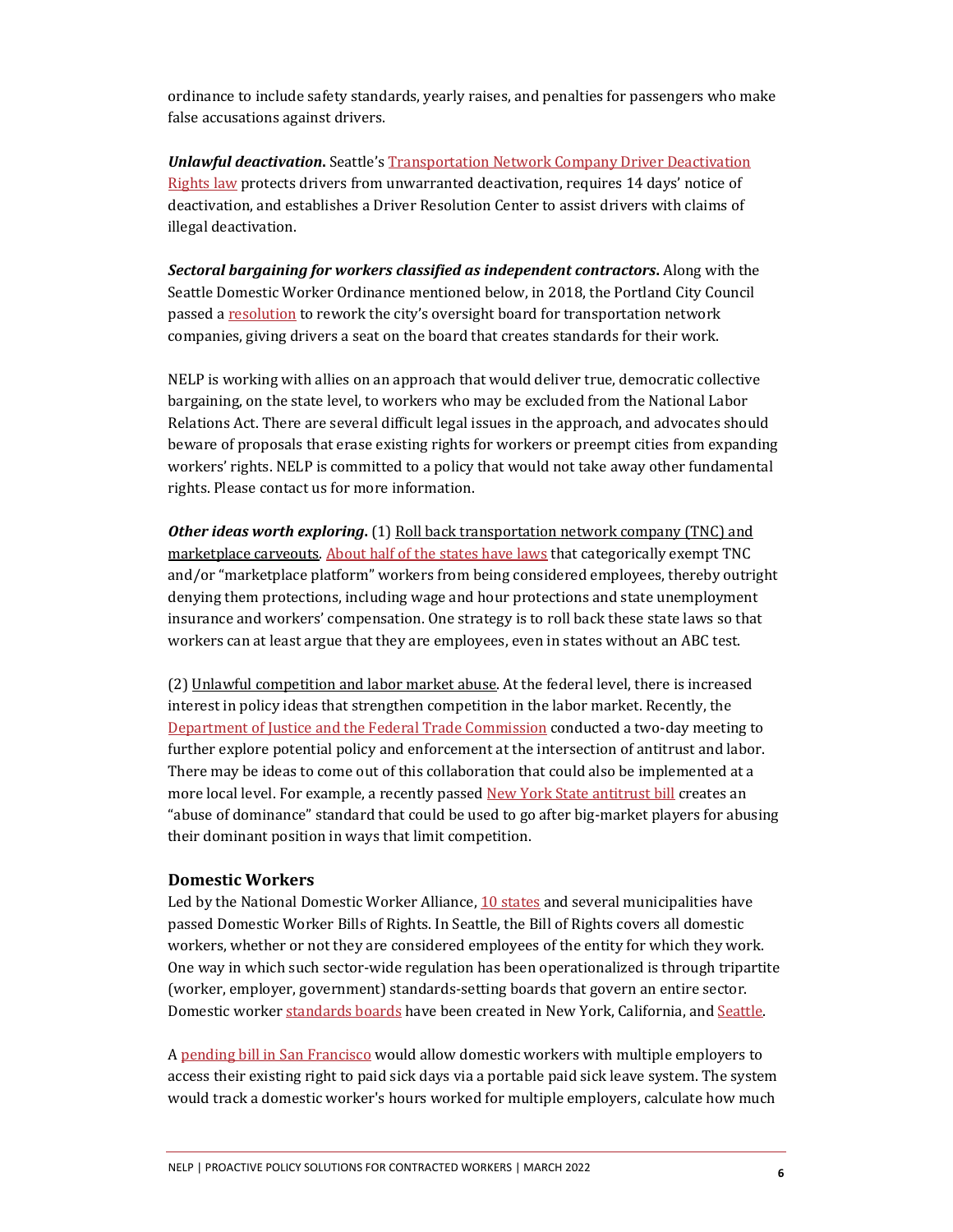paid sick leave she accrues on an aggregated basis, and coordinate the transfer of paid sick leave funds from multiple employers to the domestic worker when requested.

#### **Drayage Drivers**

California'[s SB 338](https://leginfo.legislature.ca.gov/faces/billTextClient.xhtml?bill_id=202120220SB338) imposes joint and several liability on port drayage motor carriers and their customers for civil legal responsibility and civil liability to the state, once a motor carrier appears on a prior offender list kept by the state's Division of Labor Standards Enforcement. It adds responsibility for employment tax assessments and civil liability for the carrier's failure to comply with health and safety laws.

Prior laws in New York and New Jersey use the ABC test to determine whether a port trucker is an employee of the motor carrier.

**Procurement standards for drayage drivers.** In California, **AB794** requires trucking companies, in order to qualify for grants from the California Air Resources Board for clean vehicles, to meet certain standards, including that they must refrain from misclassifying workers as independent contractors. The companies must attest that they are complying with labor standards, and that they will retain direct control over workers using or driving the vehicle (which is an admission under California law that they "employ" the worker). Companies that are found, after receiving an incentive, to have violated the law, must repay the incentive.

# **Enforcement of Labor Standards**

## **Access to Unemployment Insurance**

In California, [SB 700](https://legiscan.com/CA/text/SB700/2021) was drafted to ensure that the agency administering UI would be bound by certain specific decisions of the California Unemployment Insurance Appeals Board in two cases involving drayage drivers, and apply the Board's reasoning and interpretation in new cases. It was in response to a problem common during the pandemic: UI agencies would engage in entirely new fact-finding in cases identical to those the Appeals Boards had already decided. It did not pass in 2021.

## **Enhanced Public Enforcement Against Misclassification**

[Attorneys general in California](https://www.law.com/therecorder/2020/08/10/sf-judge-grants-injunction-forcing-uber-lyft-to-reclassify-drivers-as-employees/?slreturn=20200922140306) an[d Massachusetts](https://www.nytimes.com/2020/07/14/technology/massachusetts-sues-uber-lyft.html) have been leading enforcement actions against large app-based corporations that misclassify their workforce, includin[g Handy,](https://www.law.com/therecorder/2021/03/17/california-district-attorneys-accuse-gig-company-handy-of-misclassifying-workers/?slreturn=20210921144941) Uber, and Lyft. City and district attorneys also have brought enforcement actions against [Instacart,](https://www.kpbs.org/news/economy/2020/02/25/san-diego-wins-suit-against-instacart-over-worker) and the District of Columbia recently announced a \$2.5 millio[n settlement with](https://www.washingtonpost.com/local/public-safety/doordash-settles-dc-lawsuit-for-25-million-after-allegedly-pocketing-workers-tips/2020/11/24/b36e3f00-2e92-11eb-9c71-ccf2c0b8d571_story.html)  [DoorDash for](https://www.washingtonpost.com/local/public-safety/doordash-settles-dc-lawsuit-for-25-million-after-allegedly-pocketing-workers-tips/2020/11/24/b36e3f00-2e92-11eb-9c71-ccf2c0b8d571_story.html) tip-stealing. Seattle recently announced [a \\$3.4 million settlement with Uber](https://www.geekwire.com/2021/uber-pay-3-4m-settlement-seattle-drivers-unpaid-sick-leave-back-wages/#:%7E:text=Seattle) for back wages and unpaid sick leave. Depending on the resolution of the ongoing enforcement actions, particularly in California, attorneys general in other states may have interest in bringing similar enforcement against employers who misclassify their workers, even in states without an ABC test.

New Jersey assesse[d \\$650 million in premiums](https://www.forbes.com/sites/jackkelly/2019/11/15/new-jersey-hit-uber-with-a-650-million-tax-bill-for-misclassifying-workers-is-this-the-start-of-a-war-against-gig-economy-companies/?sh=411f78a1646e) against Uber. An analysis in California found tha[t Uber and Lyft owe the state \\$413 million](https://laborcenter.berkeley.edu/what-would-uber-and-lyft-owe-to-the-state-unemployment-insurance-fund/) over five years for unpaid premiums. An [analysis in Illinois](https://uofi.app.box.com/s/6bb8rju8rmhtoq3qm8r2fn0krego3cwt) found that transportation network companies would owe \$46.6 million in 2019 alone.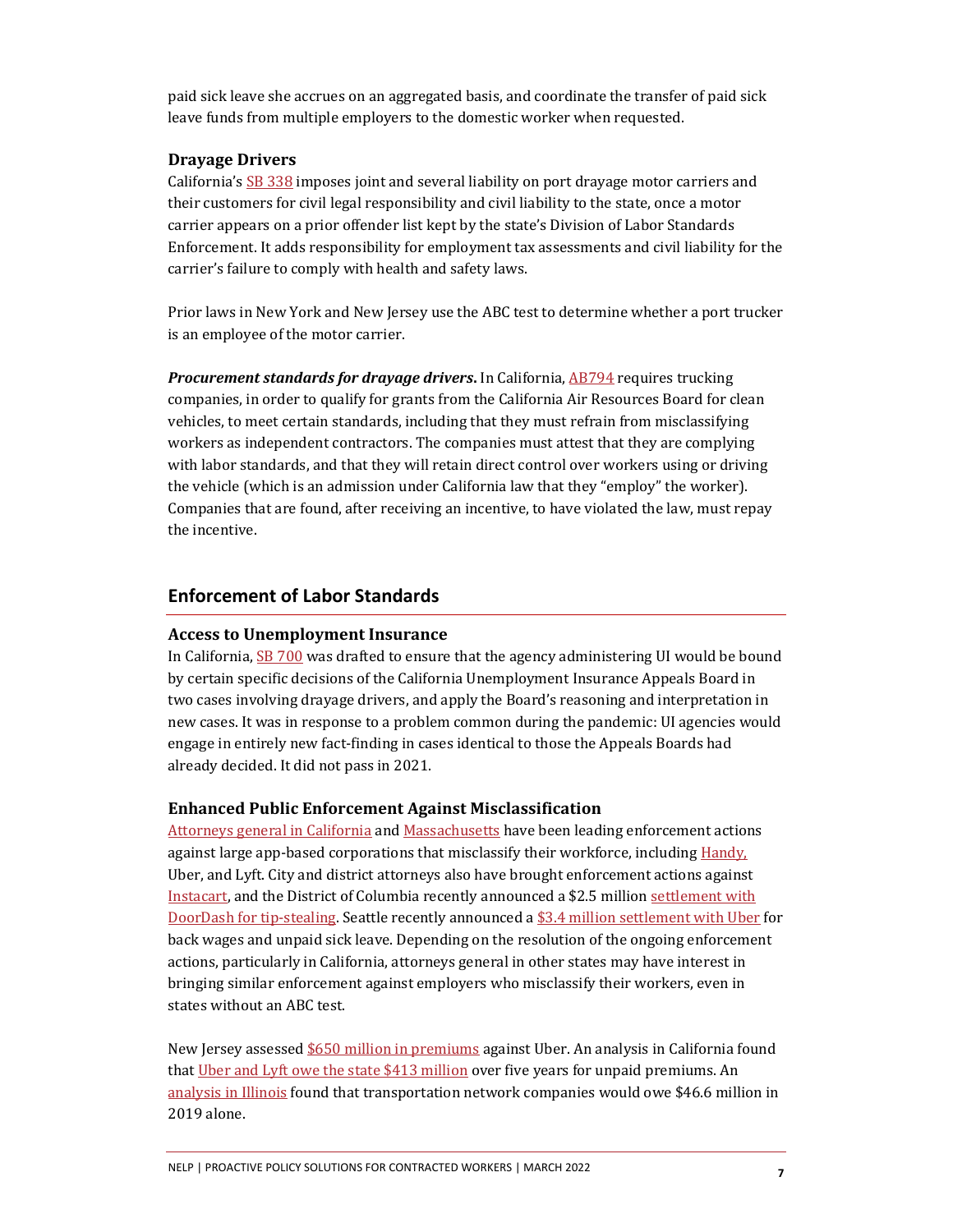Especially because of the prevalence of forced arbitration agreements, state and local agencies should audit companies to ensure that they are complying with state labor standards laws and contributing to state funds for the benefit of workers.

The Seattle Office of Labor standards ha[s recovered over \\$5 million](http://www.workingwa.org/blog/08/09/2021/ols-gig-settlements) from app-based companies for violating its sick and safe days and hazard pay ordinances and depriving some 24,000 workers of these rights.

### **Unemployment Insurance Litigation**

Lawyers play an important role in appealing UI denials and bringing innovative strategic litigation to advance workers' right to unemployment insurance. In 2020, there have been several important cases that have established that app-based workers are entitled to state  $UL<sup>1</sup>$  $UL<sup>1</sup>$  $UL<sup>1</sup>$  One strategy is to encourage more lawyers in key states to appeal UI denials of appbased workers, in order to get precedential decisions establishing that app-based workers are employees for purposes of state UI. [An analysis](https://www.nelp.org/wp-content/uploads/Open-Letter-State-UI-Agencies-Uber-Lyft-Drivers-v2.pdf) written by several law professors provides arguments for coverage.

#### **Empower Public Task Forces to Aggressively Pursue Misclassification**

In the last decade, more than half the states have had task forces focusing on independent contractor misclassification. Task forces should have a broad mandate and broad participation by state agencies with jurisdiction over employment and tax laws, and enforcement of each. NELP recently released [a report on best practices](https://www.nelp.org/publication/public-task-forces-take-on-employee-misclassification-best-practices/) for public task forces.

#### **Enforcement Guidance**

Nearly all state minimum wage acts include a broad "suffer or permit" test, modeled on the federal Fair Labor Standards Act (FLSA). This has been called the broadest definition of employment by the U.S. Supreme Court, and the U.S. Department of Labor under the Obama Administration issued important guidance on the [interpretation of each element of the FLSA](https://www.blr.com/html_email/AI2015-1.pdf)  [test,](https://www.blr.com/html_email/AI2015-1.pdf) illustrating why most workers in the United States today are employees. A year later, it issued similar guidance on the circumstances under which two or more entities may be [considered "employers" of workers.](http://src.bna.com/b7j)Both wer[e subsequently withdrawn by the Trump](https://www.bna.com/key-obama-workplace-n73014482084/)  [Administration,](https://www.bna.com/key-obama-workplace-n73014482084/) but the court rulings and analysis are sound, and states can adopt similar guidance to interpret their own language identical to that in the FLSA. Coupled with a strong public and private enforcement effort, state adoption of this guidance by regulation could end some of the gaming that occurs under current laws.

States can issue enforcement guidance regarding specific sectors that are misclassifying workers. For example, using its state's broad definitions, the Oregon Bureau of Labor and Industries issue[d guidance saying that transportation network drivers are likely](http://uberlawsuit.com/Oregon.pdf.)  ["employees"](http://uberlawsuit.com/Oregon.pdf.) for the purposes of its minimum wage, workers' compensation, and other protections.

#### **Boost Misclassification Penalties**

Another strategy is to support and enact legislation that boosts misclassification penalties to disincentivize employers. In 2019, New Jersey ( $\triangle$ 5839) passed a state law that created new penalties for willful misclassification, up to \$1,000 per misclassified employee.[2](#page-8-1) New Jersey's [A5843](https://legiscan.com/NJ/bill/A5843/2018) requires that employers post notices about employee classification in the workplace.